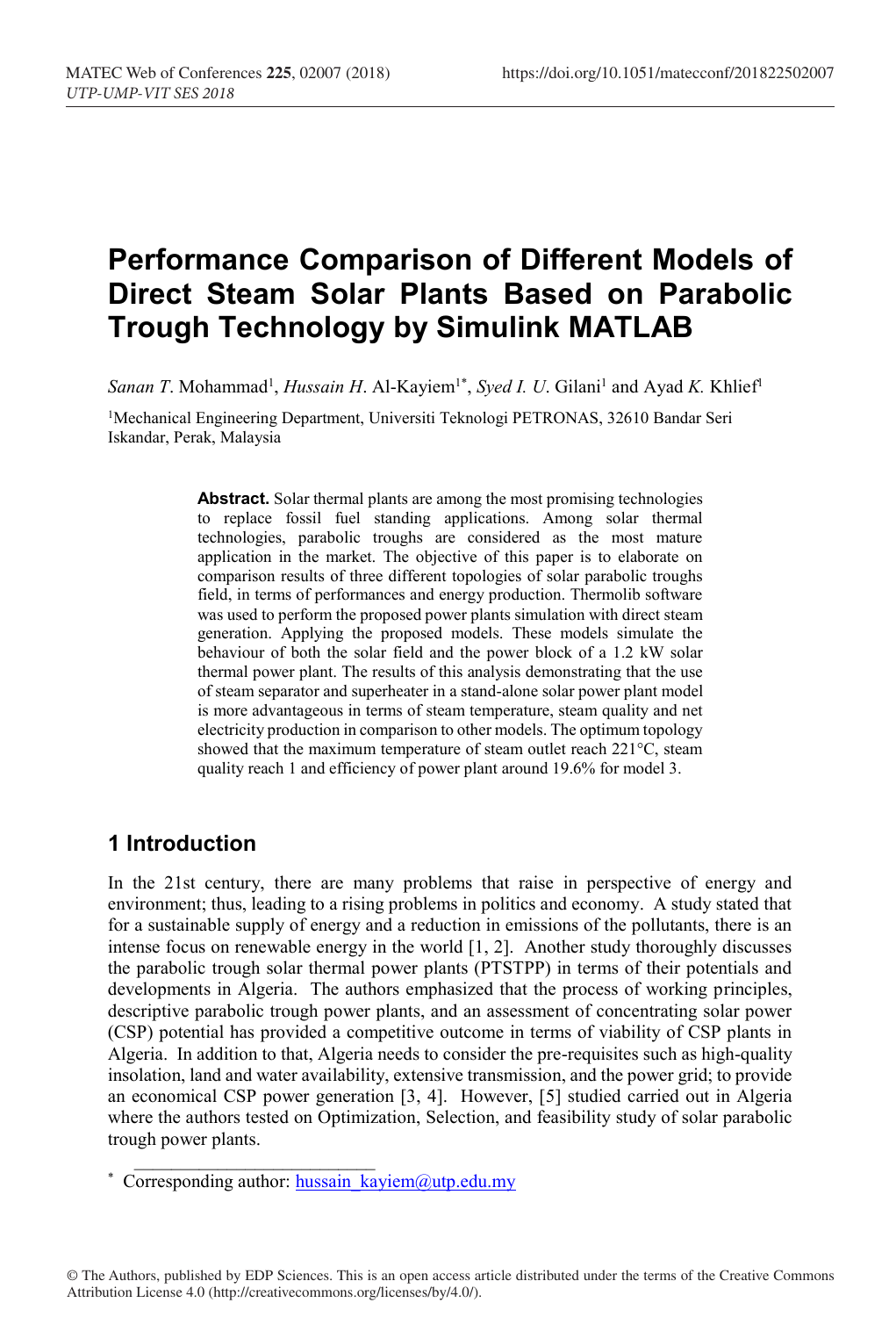Optimization of the two parabolic trough was integrated and performed with: 1) thermal energy storage TES, and 2) fuel backup system FBS, respectively. The heat fluid used by 1st plant was Therminol VP-1 in field and 2nd plant used molten salt. In relation to that, [6] developed a simulation model that allows a recalculation of performance of 50 MWe parabolic trough power plant; which is accompanied with thermal energy storage whilst Therminol VP-1 as heat transfer fluid in the solar field. The results obtained from the model are compared with the experimental data which was obtained from operation power plants in Spain. [7] highlighted influences of solar multiple annual performance, natural gas consumption, and Levelized cost of electricity of a 50 MWe; using direct steam generation parabolic trough thermal power plant with thermal storage and auxiliary natural gas-fired boiler. A study presents a thermodynamic model which allowed an estimation of performance of 100 MW hybrid parabolic trough solar thermal power plant; whilst fossil fuels backup friction required. As it was conducted in four location North Chile); it was based on minimal fossil fuel backup fraction [8]. Moreover, another author used 50MW solar thermal power plant and requirement of the land area with parabolic trough system integration; and suggests this technology as the best to its industrial advantages [9]. A study analysed an energetic economic assessment of a solar parabolic trough power plant of 100 MW capacitate and discussed amongst the four sites chosen in Algeria [10]. On the other hand, a study discusses on the technical developments of the parabolic trough solar power plant when combined with molten salt as HTF, and presents the potential of using this technology to reduced LCOE [11]. Typically, this feasibility report was combined with optimization results, where 4E comparison of PTSTPPs with molten salt is primary HTFs was established in solar field. The results obtained were agreed upon by [12]; where presentation of a theoretical framework for energy and exergy analyses of a solar power tower plant whilst incorporating solar molten salt as HTF. Similarly, this analysis was also conducted in another research which accounts for parabolic trough solar thermal power plant using therminol VP-1 as working fluid [13]. In order to optimize and obtain the maximum plant efficiency, the authors evaluated the energetic and exegetic losses and efficiencies through specified operating conditions.

As literature conclusion, it is revealed that the technical disability of PTSTPP is yet to be established for a location that has a high DNI availability. There is also a need to identify the CSP technology for Malaysia climatic condition. The aim of this paper is to compare three different models of Stand-alone PTSTPP with an average capacity of 1.2 kW. Universiti Teknologi PETRONAS, Perak, Malaysia has been selected as the location of operation. Theoretical calculations have been carried out in MATLAB software. The results of the calculations are employed in this software as inputs/parameters in order to model  $\&$  simulate the performance of the stand-alone parabolic trough solar power plant in Simulink® Thermolib software, effectively.

#### **2 Models and simulation**

The simulation model duplicates the thermal and hydraulic behavior of each component of the plant including the main elements of the solar field and the power block. The model has been developed with the Thermolib software tool a graphically-based environment used to simulate transient systems. Models are created by connecting different components, providing a flexible tool that allows different configurations and sizes of the plant and an easy modification of details such as collector type, location, etc. This study presents the three models cooperation in this paper. For all cases, considered a design power output of the solar plant of 1.2 kW. The first model is based on steam separator without superheater; the second is a stand-alone power plant without steam separator and superheater; the last one model is based on steam separator and super- heater. The size of the solar power generation plant using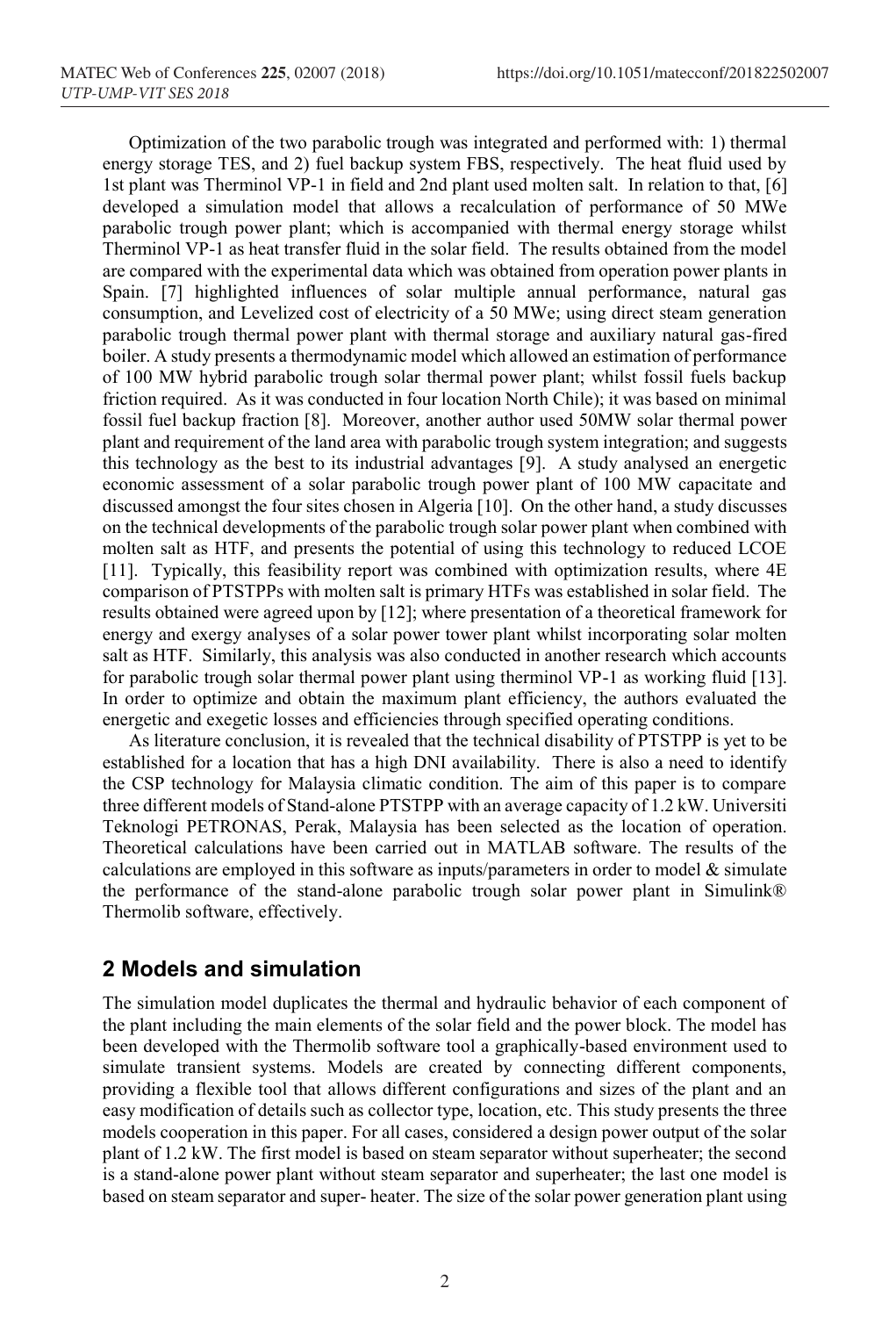a parabolic trough collector field is selected to be 1.2 kW. Figure 1 illustrates the proposed three models solar power plant established.



a) Model I: Stand-alone parabolic without steam separator and superheater trough power plant



b) Model II: Stand-alone parabolic with steam separator without superheater trough power plant.



b) Model III Stand-alone parabolic with steam separator with superheater trough power plant.

**Fig. 1.** Simplified process flow diagram a PTC based solar thermal power plant.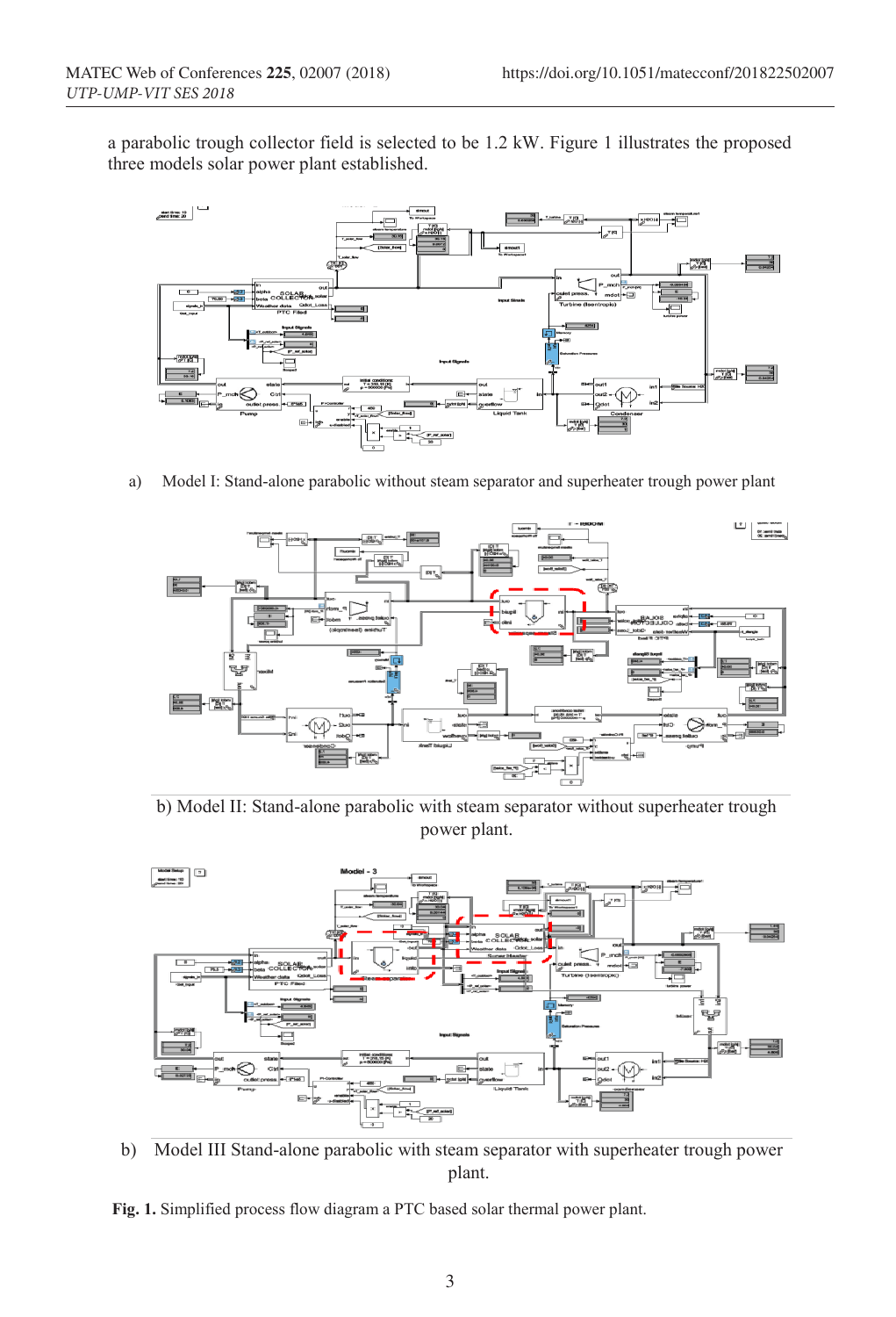#### **3 Result and discussion**

In the study, only one day is presented with the data collected, the performance of the system is observed through the evaluation of the results that are provided by the simulation models in the study. With the assistance of the model, it is able to provide valuable data which is capable of plotting graphs, such as: 1) Solar radiation, 2) steam temperature leaving the collector field, 3) exit steam quality and 4) the power output of the system. With that, there were a few system parameters which were kept constant: (1) water mass flow rate and steam's mass flows, (2) number of collectors, (3) water inlet temperature, (4) condensate water temperature and pressure and (5) the turbines' operating pressure. The SEGs was used to monitor these parameters carefully. Thus, providing a means of system control. PTC specifications and their characteristics that are considered throughout the system monitoring are shown in Table1.

| <b>Parameters</b>                | Value             |
|----------------------------------|-------------------|
| Length of the receiver $(L)$     | $6.4 \text{ m}$   |
| Width of the collector $(W_a)$   | 2.6 <sub>m</sub>  |
| Focal length (F)                 | 0.87 <sub>m</sub> |
| Receiver external diameter (Dao) | $40 \text{ mm}$   |
| Receiver internal diameter (Dai) | $38 \text{ mm}$   |

**Table 1**. Characteristics of PTC used for simulation

Figure 2 shows results obtained on a clear sunny day, thus, more radiation and an optimal system performance is observed, respectively. However, when solar transients due to clouds occur, it shows an overall drop in system temperature. Hence, the power output drops. If the occurrence of these transient is for a period of 5 to 10 minutes' intervals, then the system is able to return to its steady power production state as the solar radiation is maintained. However, if the solar transients are prolonged (an hour or more); then the system performance is gradually reduced in a great amount and a possibility of system recovery is merely present.



**Fig. 2** Direct solar irradiance vs. solar hour**.**

Figure 3 shows that the outlet temperature of the solar field is very similar for both model 1 and model 2. Nonetheless, the maximum temperature registered around 158 ° C for both models. For regarding model 3 as shown in fig 3 temperature of steam outlet reach 221 °C at 12pm due to superheater in this model. Superheater part assist to increase outlet temperature steam.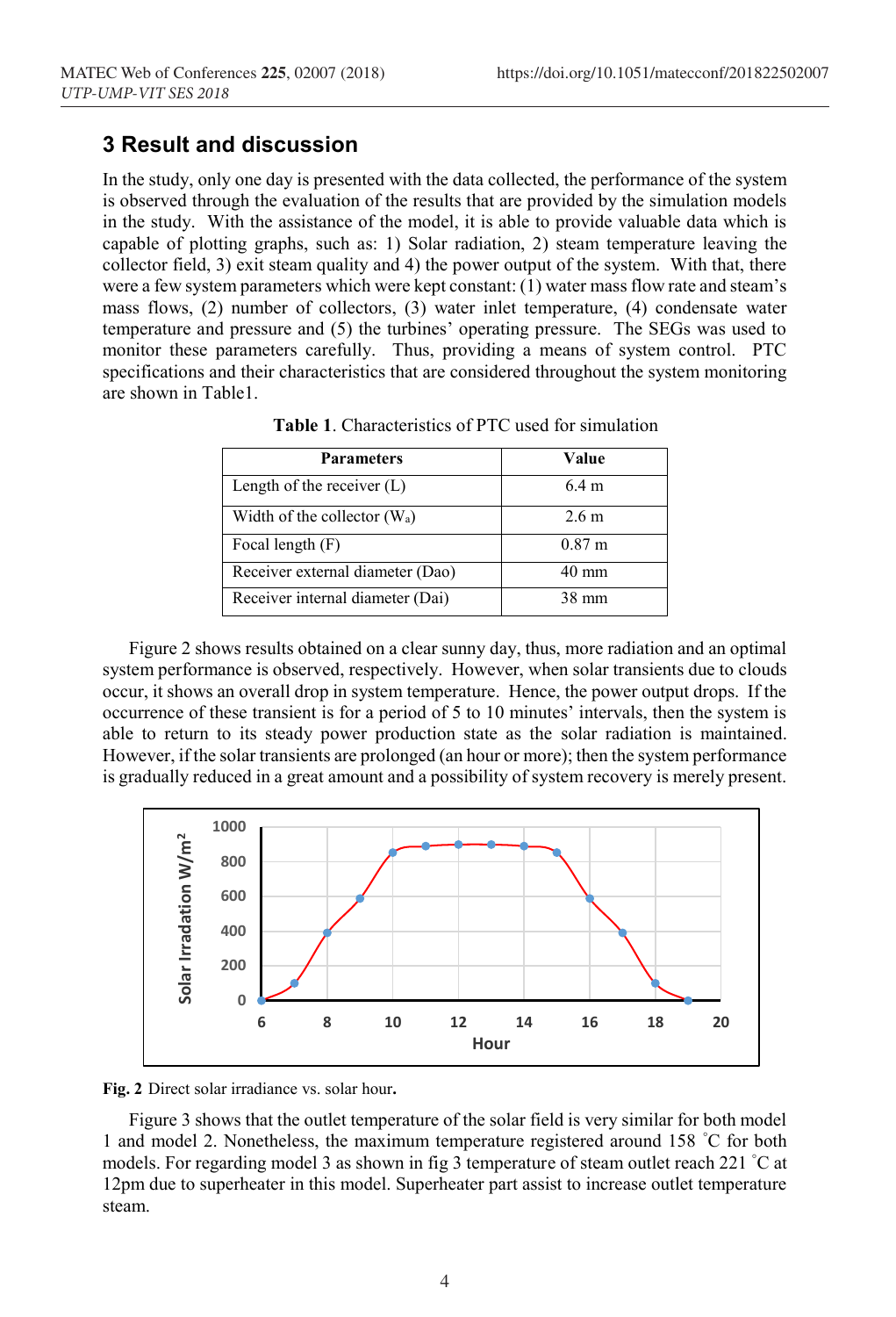



An analysis of the daily power output, DNI and the efficiency for the Universiti Teknologi PETRONAS location was carried out. Figure 4 shows the gross electrical power output at chosen one day. It was clearly observed that the gross output of the plant was maximum at higher in model 2 around 1200 W because not has steam separator, which leads to the maximum mass flow rate of steam enter to turbine and thus the production maximum power electric. The power output is directly proportional to the increase in the amount of steam entering the turbine. Power output is very similar for both model 1 and model 3 due to the amount of steam entering the turbine be equal. Nonetheless, the maximum power output registered is around 1000 W for both models.



**Fig. 4**. The daily efficiency for the Universiti Teknologi PETRONAS location in the year.

Figures 5 presents the average of hourly efficiency from parabolic trough solar power plant of two days. It was clearly observed that the efficiency of the plant was maximum at higher in model 3. It is seen that the DNI is relatively higher in the month of February and June is resulting in higher efficiency of power plant around 19.6% at 12 pm.



**Fig. 5**. Solar radiation and efficiency of system for sunny day